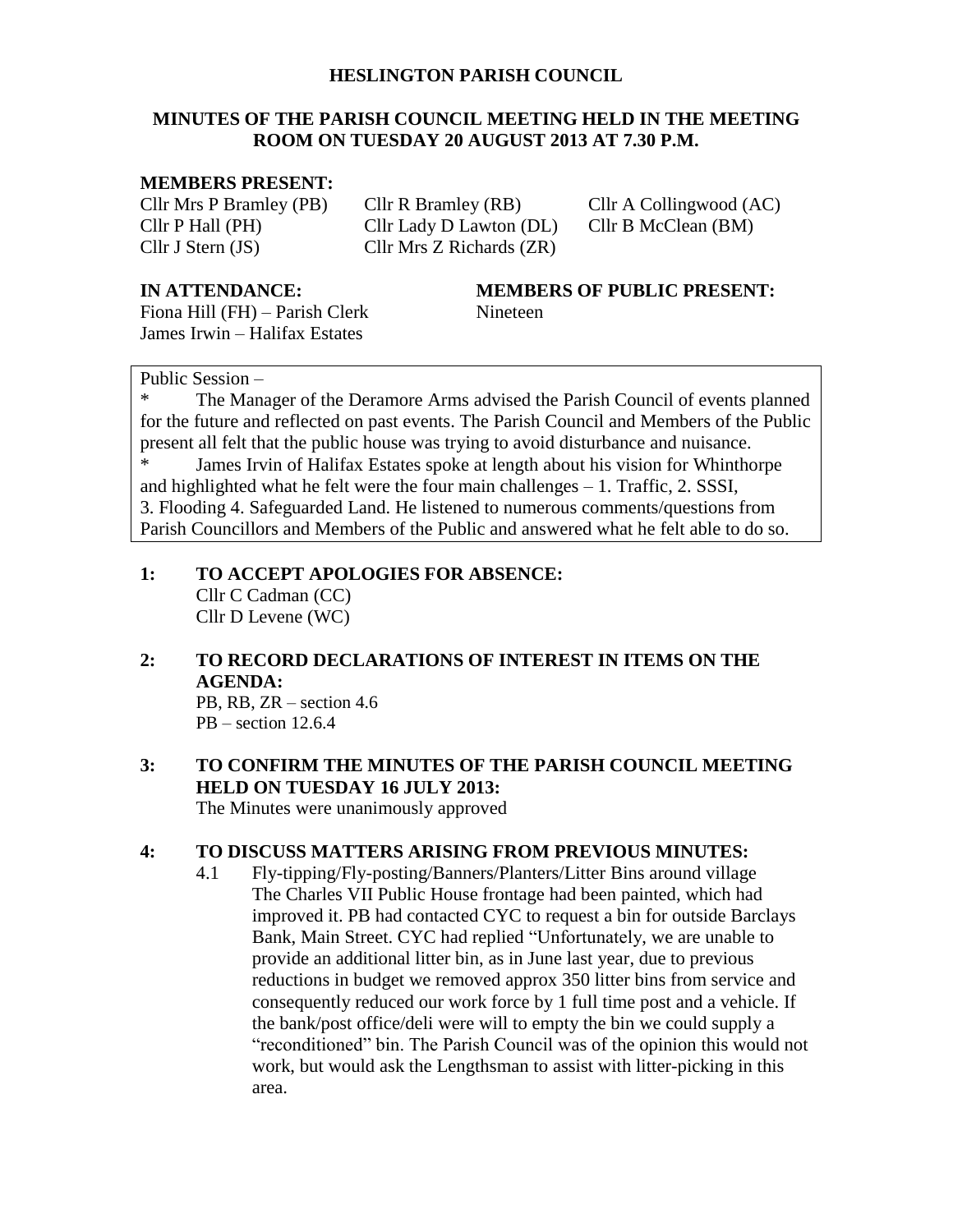- 4.2 Village Signs/Planters/Worn verges NTR
- 4.3 Recent flooding/Drains/Sewers in the Parish NTR
- 4.4 Cycle track along University Road NTR
- 4.5 City of York Local Plan The Parish Council thanked the committee, especially BM, for their work with the drafting of the submission
- 4.6 Boundary Commission Review The response had been submitted
- 4.7 Dog Orders FH had contacted Simon Christian, Natural England, who suggested a joint approach with CYC and offered to attend a meeting. FH would forward meeting dates to him. JS raised the issue of dog-walkers on Outgang.

## **5. TO DISCUSS, IF NECESSARY, LONG-STANDING MATTERS:**

- 5.1 Highway Matters
	- It was discussed and agreed that FH should ask CYC to observe Main Street between 1100 hrs and 1400 hrs and suggest safety solutions for the traffic issues.

Proposed AC, Seconded PH, 6 votes in favour, 2 votes against

- 5.2 University of York NTR
- 5.3 Elvington PB advised that the appeal was rejected and the previous decision was upheld.
- 5.4 Heslington Village Website FH would ask the web editor to place the Local Plan submission on the website and ask for links to the Natural England submission and the Halifax Estate.
- 5.5 Parish Newsletter BM would prepare a draft for late Sep13

## **6: TO RECEIVE ANY MATTERS RAISED BY MEMBERS OF PUBLIC:** None

## **7: TO REPORT AND MAKE RELEVANT RECOMMENDATIONS ON NEW PLANNING APPLICATIONS:**

| Letter A:           | We support the application |  |
|---------------------|----------------------------|--|
| $L_{\text{max}}$ D. | We have no objection       |  |

*Letter B: We have no objections Letter C: We do not object but wish to make comments or seek safeguards as set out overleaf*

*Letter D: We object on the planning grounds set out overleaf*

7.1 13/02561/FUL 27 The Crescent

The Parish Council discussed the application and unanimously agreed Letter C, "The Parish Council would like to ask that all five surrounding properties are made aware of this application".

7.2 13/02716/TCA Spring Lodge, Main Street

The Parish Council discussed the applicationand unanimously agreed Letter B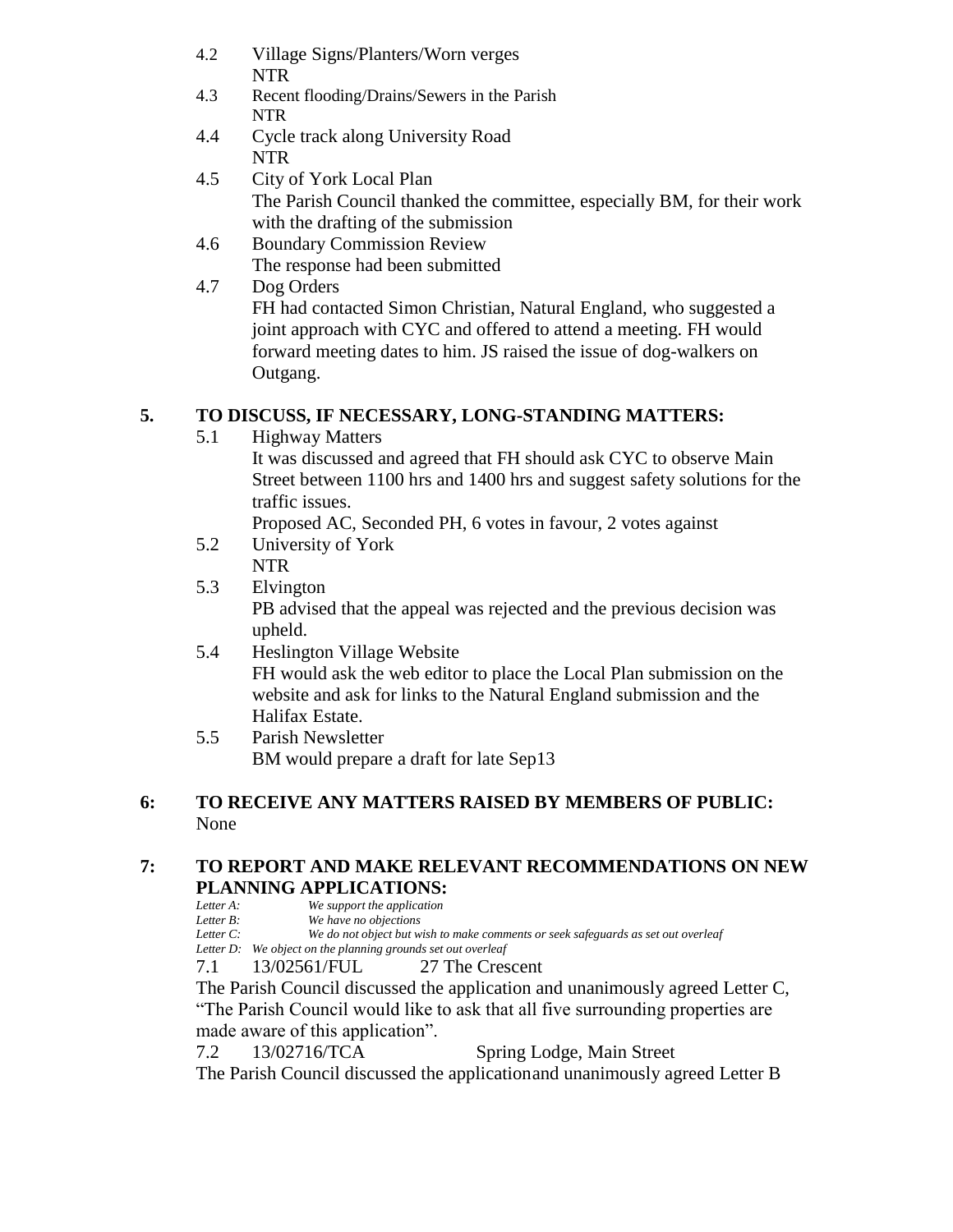## **8: TO REPORT PLANNING DECISIONS BY CITY OF YORK COUNCIL:** None

PB reported that the applicant had lodged an appeal for the property to be an 8 bedroom HMO rather than a 6 bedroom HMO. The Parish Council asked FH to write to CYC and remind them of the original comments.

#### **9: TO RECEIVE REPORTS FROM REPRESENTATIVES OF FOLLOWING OUTSIDE BODIES:**

- 9.1 Ward Cllr David Levene NTR
- 9.2 North Yorkshire Police NTR
- 9.3 Heslington East Community Forum NTR
- 9.4 Good Neighbourhood Forum NTR
- 9.5 Ouse and Derwent Drainage Board NTR
- 9.6 Sportsfield NTR
- 9.7 York Environment Forum NTR
- 9.8 Alms Houses NTR
- 9.9 The Meeting Room 9.9.1 Fire Audit This had been postponed yet again and was now in the diary for 29Aug13

## **10: TO REPORT ANY NEW CORRESPONDENCE RECEIVED BY THE COUNCIL:**

- Julian Sturdy MP sent poster advertising his upcoming advice surgeries and PB would place one on the notice board. He invited Cllrs to a Meeting for Parish Councils at Huntington memorial Hall,  $6.30$  p.m.  $- 7.30$  p.m. on Thursday 26 September 2013. He also said his contact details could be passed on to anyone who wished to speak to him.
- Neighbourhood Services, CYC were trying so resurrect the meeting with Wards and PB or AC would attend on the date given

# **11: TO REPORT MATTERS RAISED BY MEMBERS:**

11.1 Cllr B McClean – Neighbourhood Planning BM would research this topic and the Parish Council would have it as a longstanding agenda item

- AC highlighted the article in York Press about drilling/fracking licences
- PB had spoken to Ian Gray, Environment Officer, CYC about the licence at The Deramore and the logging of nuisance reports.

## **12: TO DISCUSS MATTERS RAISED BY PARISH CLERK/RESPONSIBLE FINANCIAL OFFICER:**

12.1 Bookkeeping records for year ending 31Mar14 to date The Parish Clerk circulated copies around Parish Councillors.